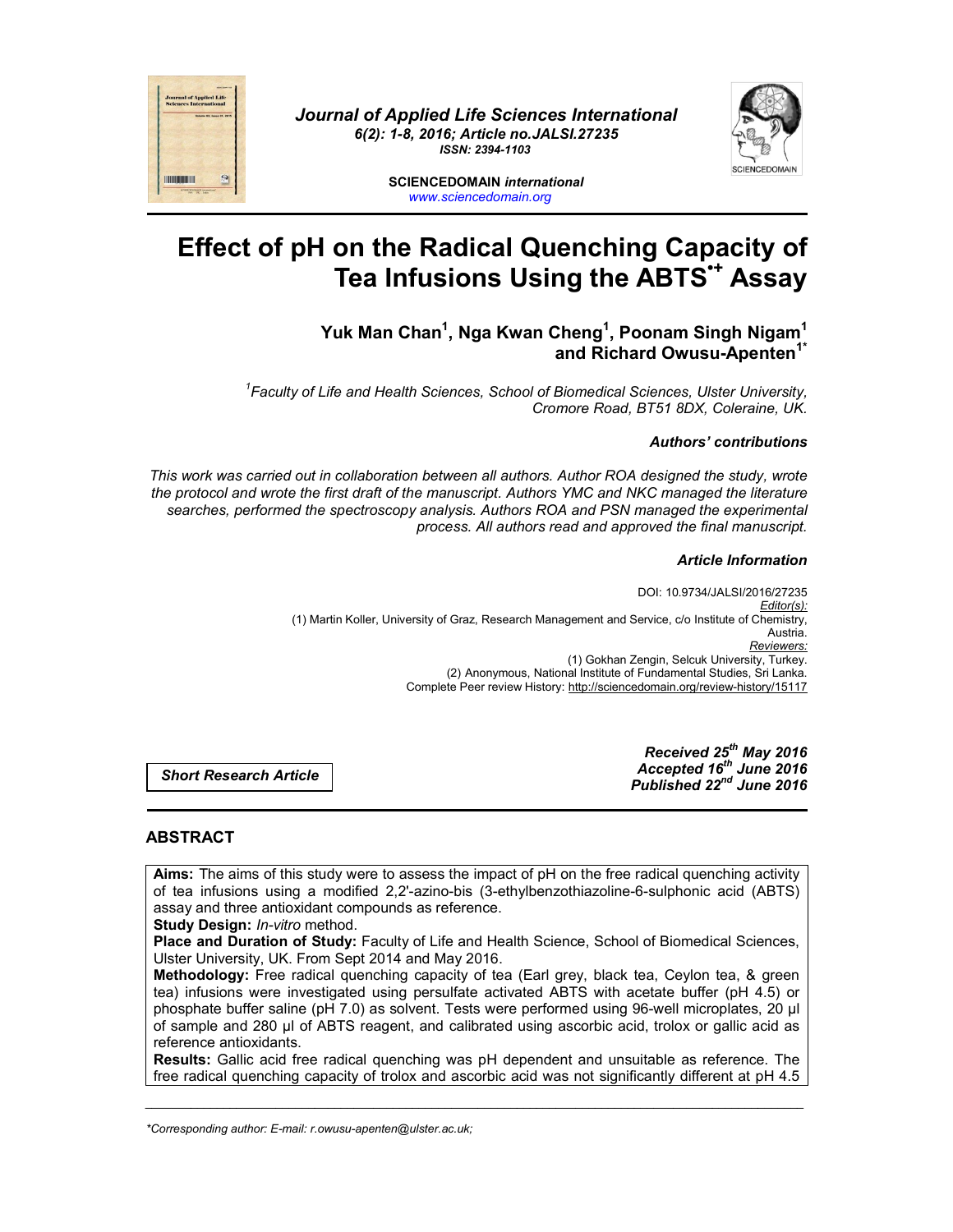and pH 7.0. The radical quenching capacity of tea infusions expressed as Trolox Equivalent Antioxidant Capacity (TEAC) or Ascorbic Acid Equivalent Antioxidant Capacity (AAEAC) was greater by 50-300% at pH 7 compared to pH 4.5.

**Conclusion:** The modified ABTS assay is suitable for examining the influence of pH on free radical quenching ability of tea samples. Gallic acid was not a suitable reference compound. The radical quenching capacity of tea infusions increases with rising pH.

*Keywords: Radical quenching; ABTS; tea; gallic acid; ascorbic acid; TEAC value.*

## **1. INTRODUCTION**

The role of different reference compounds for standardizing antioxidant assays has not been explored in detail [1]. The first international congress on antioxidant methods recommended the "TEAC assay" for collaborative study [2]. The radical quenching assay, which uses 2,2'-azinobis (3-ethylbenzothiazoline-6-sulphonic acid (ABTS) and persulfate radical initiator [3], is sensitive for lipophilic and hydrophobic antioxidants over a wide pH-range [4-10]. Recent investigations highlighted the effect of pH on ATBS assay kinetics [11,12].

Consumption of tea increases plasma antioxidant capacity [13-15]. There is increasing interest also in the possible health benefits of tea extracts [16]. Currently, the evaluation of tea antioxidant capacity remains problematic due to chemical ionizations and the varying pH levels observed for the human digestive tract and also plasma [17,18]. The extraction efficiency and stability of antioxidants are also influenced by pH [19].

Free radical quenching capacity is frequently expressed as the Trolox Equivalent Antioxidant Capacity (TEAC) as measured using the ABTS assay. In a recent publication, trolox was demonstrated to be a more suitable reference compared to gallic acid for the FRAP assay of tea infusions at different pH values [20]. The aims of the present study were to examine the effect of pH on the free radical quenching activity of tea infusions using the ABTS assay. Four tea varieties were examined with trolox, ascorbic acid or gallic acid as reference antioxidants. Radical quenching capacity was evaluated at pH 7.0 and pH 4.5 and described in terms of TEAC, Ascorbic Acid Equivalent Antioxidant Capacity (AAEAC) or Gallic Acid Equivalent Antioxidant Capacity (GAEAC). The results indicate that the radical quenching capacity was increased for tea infusions at pH 7.0 compared to pH 4.5. The size of the pH effect on free radical quenching capacity varied with the antioxidant reference adopted. Such findings were confirmed using

values for the  $IC_{50}$ , which is the concentration of tea required for 50% inhibition of ABTS radicals, independent of any particular reference antioxidant.

## **2. MATERIALS AND METHODS**

#### **2.1 Materials**

2,2'-azino-bis(3-ethylbenzothiazoline-6-sulphonic acid (ABTS), methanol, trolox, gallic acid, ascorbic acid and most reagents were purchased from Sigma Aldrich Ltd. Four of tea bag brands were purchased from local supermarkets as follows: green tea (ASDA), Ceylon tea (Marks & Spencer), English black tea (Knightsbridge), Earl grey (Twinning's).

## **2.2 ABTS Reagent Formulations at pH 7.0 and pH 4.5**

Free radical quenching was evaluated using the ABTS persulfate assay described previously with modification [21]. Briefly, ABTS stock solution (0.53mM) was prepared with phosphate buffer saline (pH 7) or sodium acetate (0.1M, pH 4.5) buffer. Sodium persulfate (7.4 mM) was prepared in the corresponding buffer and an ABTS working solution was prepared by adding 10ml persulfate solution and 90 ml ABTS stock solution and incubating in the dark for 16 hrs. The resulting solution was diluted with buffer so that the initial absorbance at 734 nm  $(A<sub>734</sub>)$  was 0.85 (~55 µM) as measured in a standard colorimeter (Ultrospec 2000 UV/VIS Spectrophotometer; Pharmacia Biotech).

## **2.3 Tea Infusions and Antioxidant Standard**

Tea infusions were prepared by soaking preweighed tea bags with boiling water (100 ml) for 10 minutes and allowing cooling to room temperature. Samples were centrifuged (x11, 000 RPM for 5 min) using a microcentrifuge and analyzed as described below.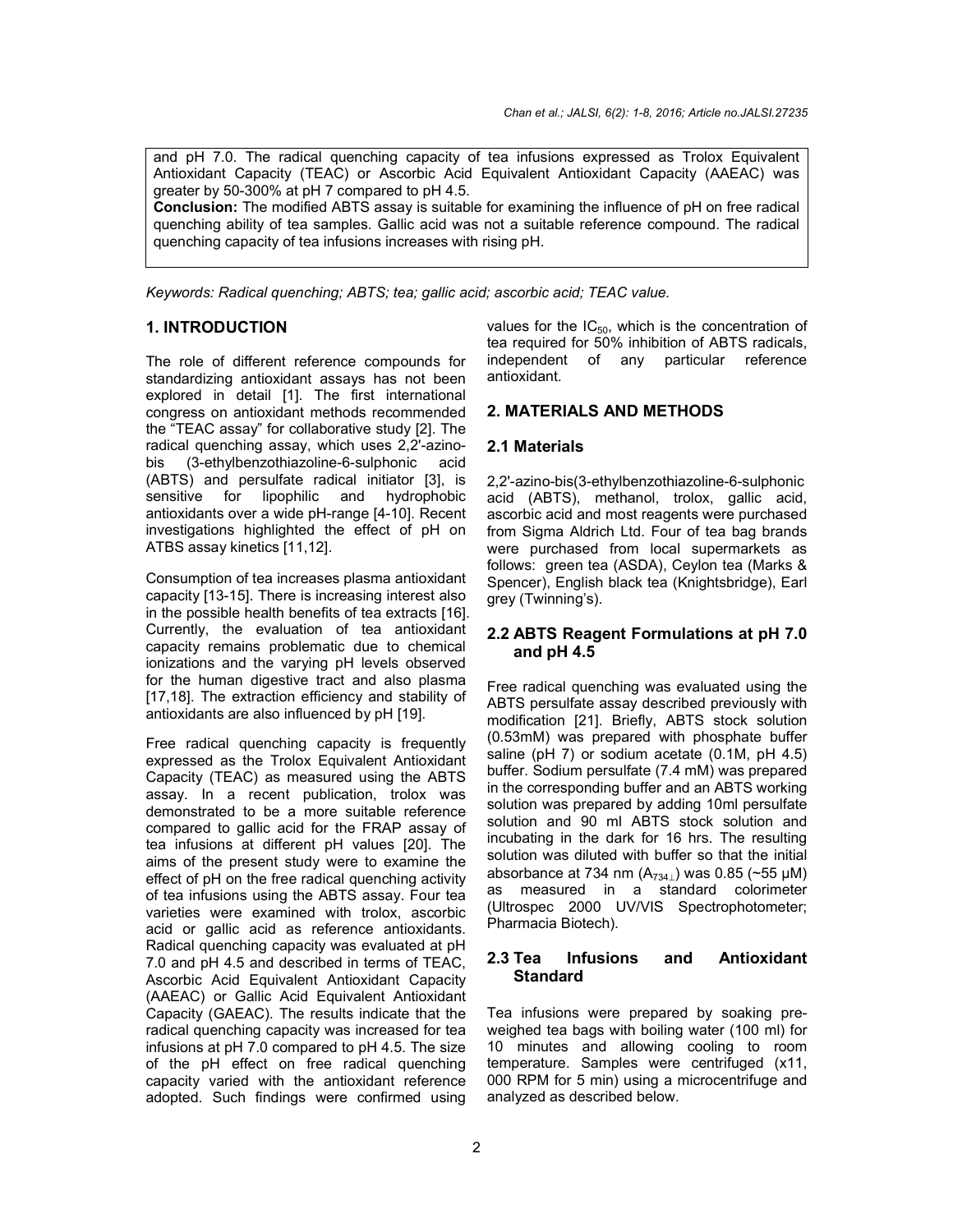#### **2.4 Microplate ABTS Assay for Tea Infusions**

Exactly 20 µl of reference compounds (trolox, ascorbic acid or gallic acid 0-1 mM) was added to 96-well microplates followed with 280 µl of ABTS solution. The mixtures were agitated briefly, stored in the dark for 30 minutes and absorbance was read at 734 nm using a microplate reader. Tea infusions were pre-diluted with deionized water (250-200 fold) and analyzed similarly.

#### **2.5 Data Analysis and Statistical Analysis**

#### **2.5.1 Calibration parameters for the ABTS assay**

The ABTS colorimetric analysis conforms to Beer's Law, (eq. 1), where  $\Delta A$  equal  $A_{734}$  minus the absorbance of the ABTS solution with added test sample  $(\Delta A_{734 \, (S)})$ ; C = concentration of test compound, and  $\varepsilon$  (M<sup>-1</sup> cm<sup>-1</sup>) is the molar absorptivity when the *test compound* reacts with excess ABTS.

$$
\Delta A = \varepsilon \, \text{IC} \tag{1}
$$

Calibrations graphs  $( \Delta A$  versus C) were fitted with linear trend-lines (Y= x. GRAD) and values for GRAD and standard errors (GRAD  $\pm$  SEM) were determined using 16 data points collected from triplicate experiments.

Calibration parameters such as the minimum detectable concentration for antioxidant (MDC) were determined; MDC =  $3SD<sub>0</sub>/GRAD$  where  $SD<sub>0</sub>$  = standard deviation for colorimetric analysis for a reagent blank. Values for GRAD equal to the apparent molar absorptivity  $(\varepsilon \t_1)$  for microplate analysis were subjected to pathlength correction as described previously [22]. In brief,  $(M^{-1} \text{ cm}^{-1})$  = GRAD/ microplate pathlength (0.73 cm). The stoichiometry (n) showing the number of ABTS radicals transformed per molecule of antioxidant, was determined using the molar absorptivity for ABTS<sup>\*</sup> (1.5 x 10<sup>4</sup> M<sup>-1</sup> cm<sup>-1</sup>) [3] and the relation,  $n = \varepsilon (M^{-1} \text{ cm}^{-1})/1.5 \times 10^4 \text{ M}^{-1}$ cm-1 . All routine data manipulation was conducted in Microsoft excel.

#### **2.5.2 ABTS radical quenching referenced to trolox and other standards**

The radical quenching capacity (RQC) of tea infusions was calculated from eq. (2) below;

$$
RQC = \frac{\Delta A}{GRAD} * Av * \frac{Vex}{Sv} * DF * \frac{FW}{W} * 10^5
$$
 (2)

where,  $Av =$  microplate assay volume (300  $x$ ) 10<sup>-6</sup>l), Vex = tea extract volume (1x 10<sup>-2</sup>l), Sv = tea infusion sip volume assayed (20 x10<sup>-6</sup>l), DF = dilution factor for sample  $(1 \text{ if undiluted})$ , FW = formula weight of the reference antioxidant  $(g/mole)$ , W = dry weight of tea sample. With trolox as reference, the units for RQC are mg-Trolox Equivalent Antioxidant Capacity per 100 g dry weight of sample (mg-TEAC/100 g). By replacing the terms for GRAD and FW in eq. (2) using the corresponding calibration parameters for ascorbic acid and gallic acid the radical quenching capacity was expressed as Ascorbic Acid Equivalent Antioxidant Capacity (AAEAC) or Gallic Acid Equivalent Antioxidant Capacity (GAEAC), respectively.

#### **2.5.3 Radical quenching referenced to ABTS inhibitory concentration (IC<sub>50</sub>)**

Values for the  $IC_{50}$ , which is concentration of test compound that inhibits 50% of ATBS, were determined based on the percent ABTS inhibition (%INH) defined in (eq. 3).

$$
\% \text{INH} = (\Delta A / A_{734\perp}) * 100 \tag{3}
$$

Combining eq. (3) and eq. (1) gives eq. (4) and eq. (5).

 $\%$ INH = ( $\epsilon$  t C / A<sub>734⊥</sub>) \*100 (4)

$$
\%INH = m. C \tag{5}
$$

It may be expected from eq. (5) that a graph %INH versus concentration (C) produces a straight-line graph with the gradient (m) and  $IC_{50}$ was calculated from eq. (6).

$$
IC_{50} = 50/m
$$
 (6)

#### **3. RESULTS**

#### **3.1 ABTS Assay Calibration Using Three Reference Compounds**

Table 1 show calibration parameters for the ABTS assay using trolox, gallic acid or ascorbic acid as reference antioxidants. The graphs of antioxidant concentration (mol/l) plotted versus A produced straight-lines with regression coefficients  $(R^2)$  of 0.96-0.99. Tables 1 also lists the "true" molar absorptivity values obtained by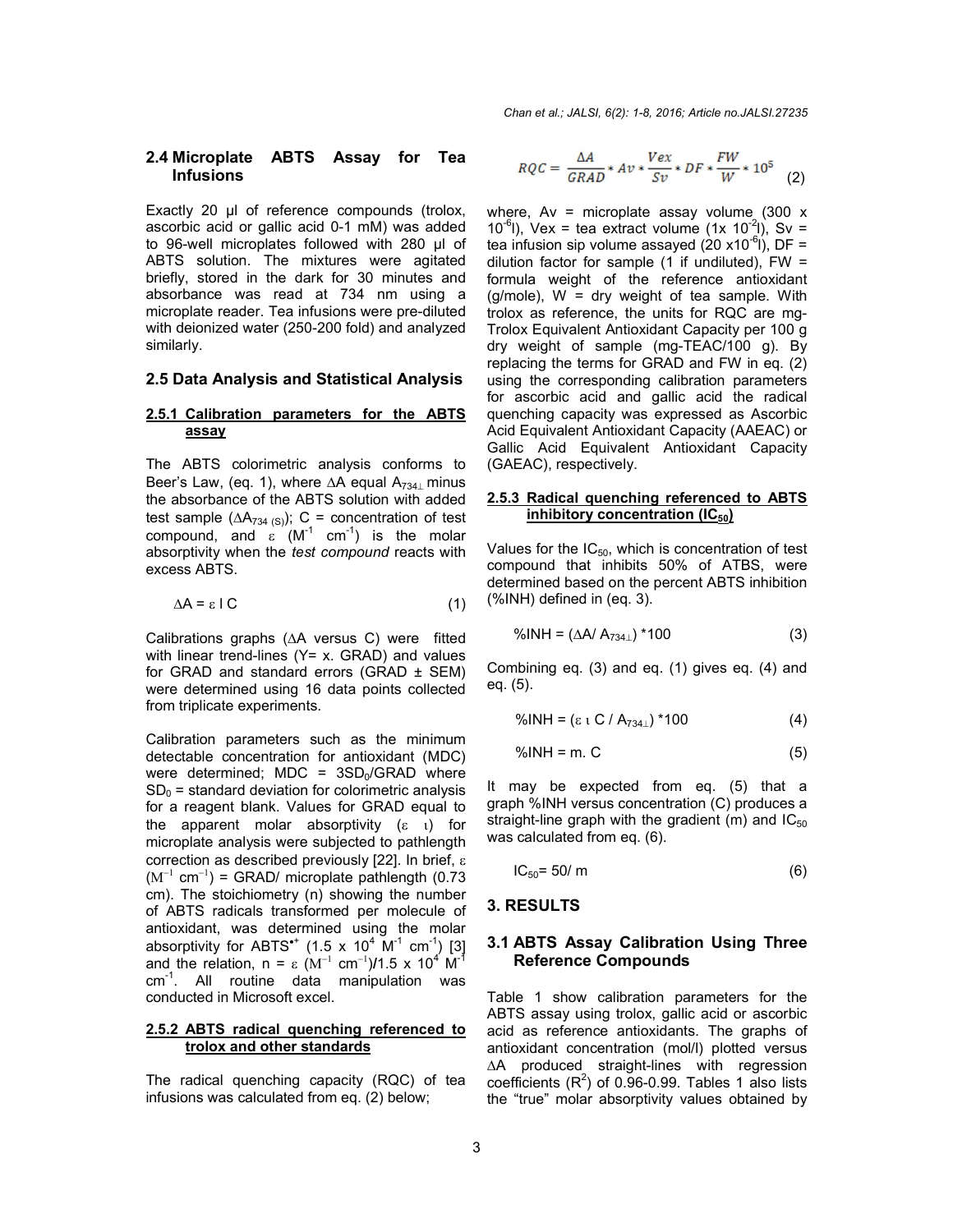adjusting microplate values to match output from a 1-cm spectrophotometer, allowing for a pathlength of 0.73 cm [22]. The reaction stoichiometry (n) indicated that one molecule of antioxidant could quench 1-10 moles of ABTS radical (Table 1). Moreover, the response with gallic acid was sensitive to pH whilst trolox and ascorbic acid were less affected. All assays had 30-minute duration and so kinetic effects were not considered.



#### **Fig. 1. ABTS calibration slopes using trolox, ascorbic acid, or gallic acid as standards at pH 4.5 and pH 7.0**

*Analyses were performed using 96-microplates, with 20 µl of sample and 280 µl of ABTS solution and absorbance at 734 nm. Solvents were acetate buffer (pH 4.5) or phosphate buffer saline (pH 7.0)*

From Fig. 1 and Table 1, rising solvent pH increased the reaction stoichiometry for gallic acid from ~6 to 11 molecules of ABTS. In addition, the molar absorptivity change arising from gallic acid reaction with ABTS radical increased from 9.1 x 10<sup>4</sup> (M<sup>-1</sup> cm<sup>-1</sup>) to 16.0 x 10<sup>4</sup>  $(M^{-1} \text{ cm}^{-1})$ . By contrast, the molar absorptivity with ascorbic acid or trolox were not significantly different ( $P= 0.05$ ) as a function of  $pH$ . On the basis of molar absorptivity value, the ranking of free radical quenching capacity was, gallic acid  $(pH 7.0)$  > gallic acid  $(pH 4.5)$  > trolox = ascorbic acid (pH 4.5 & pH 7.0).

## **3.2 Radical Quenching by Tea Infusions Referenced to Standard Compounds**

Fig. 2 shows the ABTS radical quenching activity for Earl Grey, black tea, green tea, and Ceylon tea infusions expressed as mg-GAEAC/100 g (Fig. 2a), mg-AAEAC/100 g (Fig. 2b) or mg-TEAC/100 g (Fig. 2c) of dried sample. Based on values for GAEAC the free radical quenching capacity for three tea infusions (green tea, Ceylon tea, and black tea) were slightly greater at pH4.5 compared to pH7 or unaffected by pH

(Earl grey). By contrast values TEAC or AAEAC for tea infusions were higher at pH7.0 compared to pH4.5 (Figs. 2b and 2c).

### **3.3 Radical Quenching Referenced to IC50 Value for Tea Infusions**

Fig. 3 shows values for  $IC_{50}$  ranged from  $8(\pm 0.6)$  $\mu$ g/ml for the green tea (pH 7) rising to 24 ( $\pm$ 1.2) µg/ml for Earl gray tea infusion (pH 4.5). All tea infusions showed *decreased* IC<sub>50</sub> (increasing radical quenching) at pH 7 compared to pH 4.5. These results are not dependent on any particular reference antioxidant.

#### **4. DISCUSSION**

#### **4.1 Effect of Reference Compounds and pH for Calibration**

Trolox and ascorbic acid produced pH-stable radical quenching activity and their calibration characteristics were not statistically different over pH 4.5 to pH 7.0. In contrast, gallic acid showed pH-sensitive radical quenching capacity with ABTS\*<sup>+</sup>. Such results are consistent with past reports showing that rising pH increases polyphenol hydroxyl group ionization, facilitates electron transfer and increases antioxidant capacity [20]. The current results agree also with suggestions for adopting ascorbic acid as a reference standard for the ABTS assay under some circumstance [1]. ABTS radical quenching was reportedly unchanged from pH 3-pH 6 with each molecule of ascorbic acid scavenging two ABTS molecules [7]; the current results showed an average ABTS: ascorbic acid stoichiometry of 1:1 in agreement with other results [21].

#### **4.2 Effect of pH on the Free Radical Quenching Capacity of Tea Samples**

The radical quenching capacity for tea samples showed clear differences at pH 7.0 and pH 4.5 where trolox or ascorbic acid were used as the reference antioxidant. Since, free radical quenching is ultimately a reflection of electrontransfer ability, the tendency for tea components to quench ABTS radical should decrease at low pH with increasing  $H^+$  ion concentration.<br>Interestingly, antioxidant capacity was Interestingly, antioxidant capacity was sometimes found to be elevated with decreasing pH due to enhanced extractability and stability of plant components [23]. Other investigators employed trolox as a reference compound in order to compare results for ABTS, DPPH and FRAP assays [24].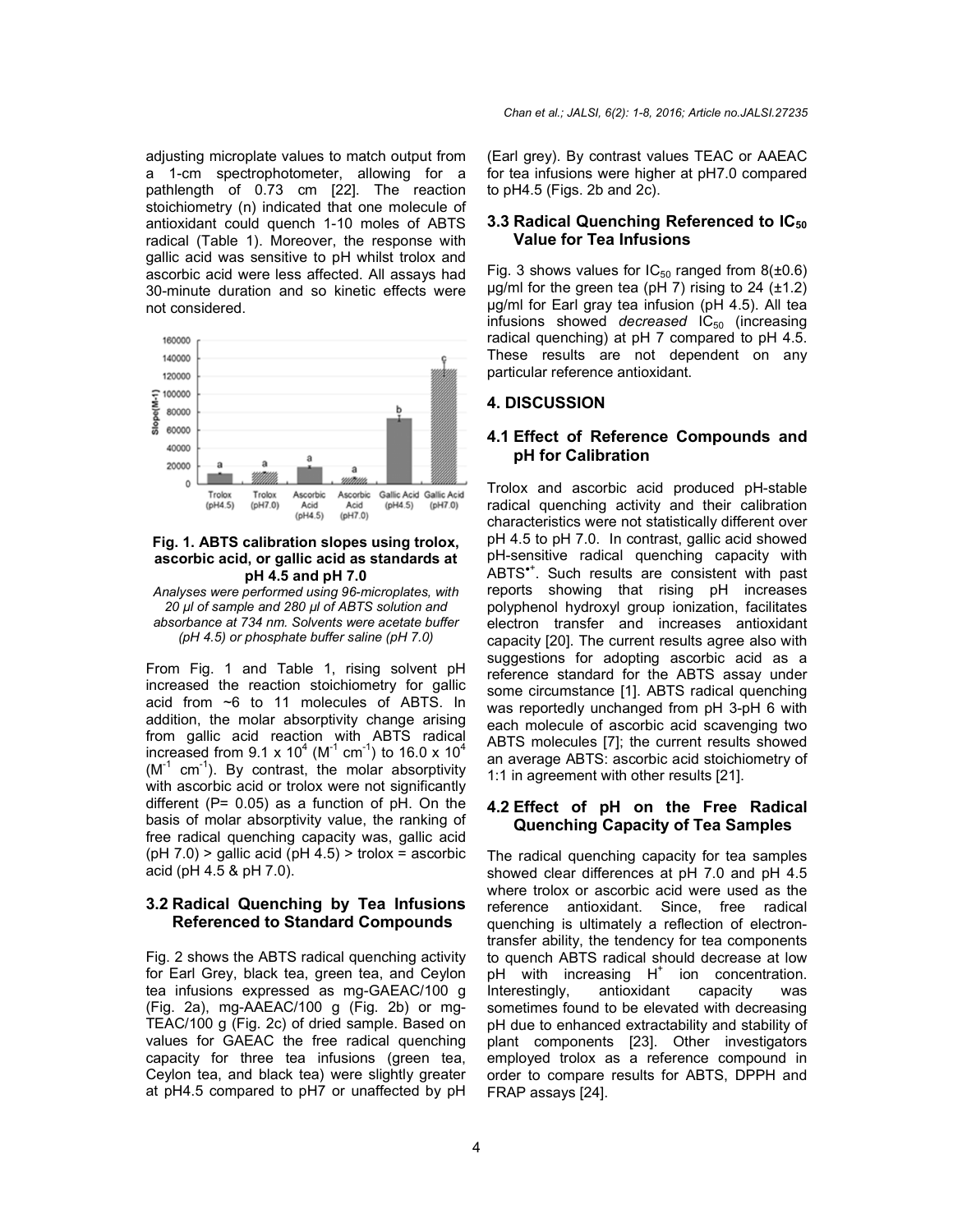Tea antioxidant capacity was demonstrably higher at pH 7.0 compared to pH 4.5, using values for  $IC_{50}$  which were not dependent on using trolox, ascorbic acid or gallic acid as a reference. However, it can be anticipated that the  $IC_{50}$  depend on the initial concentration of ABTS free radical. From eq. 4- eq. 6, it may be noted Tea antioxidant capacity was demonstrably that,  $m = 100\varepsilon \frac{1}{A_{734\perp}}$  and consequently the IC<br>higher at pH 7.0 compared to pH 4.5, using increases if one uses higher initial concentratior<br>values for IC<sub>50</sub> which were

increases if one uses higher initial concentrations of ABTS (e.g.  $A_{734\perp}$  $\varepsilon$ t). This observation highlights that need to adopt well-defined ABTS concentrations during free radical quenching quenching analysis. that,  $m = 100\varepsilon$  t /  $A_{734\perp}$  and consequently the IC<sub>50</sub> concentrations<br>s observation<br>-defined ABTS

| Rʻ<br>pH 4.5<br>CV(%)<br>MCD<br>ε ( $M^{-1}$ cm $^{-1}$<br>Gallic acid<br>5.5E-07<br>0.9956<br>91080<br>3.3<br>Ascorbic acid<br>24170<br>0.9676<br>$6.2E-07$<br>3.3<br>Trolox<br>0.9993<br>17500<br>7.3E-07<br>0.5 | Table 1. Calibration parameters for the ABTS assay at pH 4.5 and pH 7.0 |
|--------------------------------------------------------------------------------------------------------------------------------------------------------------------------------------------------------------------|-------------------------------------------------------------------------|
|                                                                                                                                                                                                                    | n                                                                       |
|                                                                                                                                                                                                                    | 6.1                                                                     |
|                                                                                                                                                                                                                    | 1.6                                                                     |
|                                                                                                                                                                                                                    | 1.2                                                                     |
| $\epsilon$ (M <sup>-1</sup> cm <sup>-1*</sup> )<br>CV(%)<br>pH 7.0<br><b>MCD</b><br>R                                                                                                                              | n                                                                       |
| Gallic acid<br>0.9914<br>2.9E-07<br>160428<br>6                                                                                                                                                                    | 10.7                                                                    |
| Ascorbic acid<br>0.9898<br>1.6E-05<br>10903<br>5.8                                                                                                                                                                 | 0.7                                                                     |
| 17166<br>Trolox<br>0.9971<br>4.5E-06<br>3.9                                                                                                                                                                        | 1.1                                                                     |

*Notes: Analysis were performed in 96-well microplates,*  $\bm{\varepsilon}$  *(M<sup>-1</sup> cm<sup>-1</sup>) = molar absorptivity normalized for 1-cm pathlength instrument with a microplate pathlength = 0.76 cm, reaction stoichiometry (n) = moles of ABTS quenched per mole of reference*  strument with a microplate pathlength = 0.76 cm, reaction stoichiometry (n) = moles of ABTS quenched per mole of referenc<br>antioxidant, MDC = minimum detectable concentration of test compound, CV (%) is the within-assay coe *(n = 16 data points)*



**Fig. 2a. Free radical quenching activity of tea infusions at pH 4.5 and pH7.0** *Data is referenced to gallic acid as standard (see text for details)*



**Fig. 2b. Free radical quenching activity of tea infusions at pH 4.5 and pH7.0** *Data is referenced to trolox as standard (see text for details)*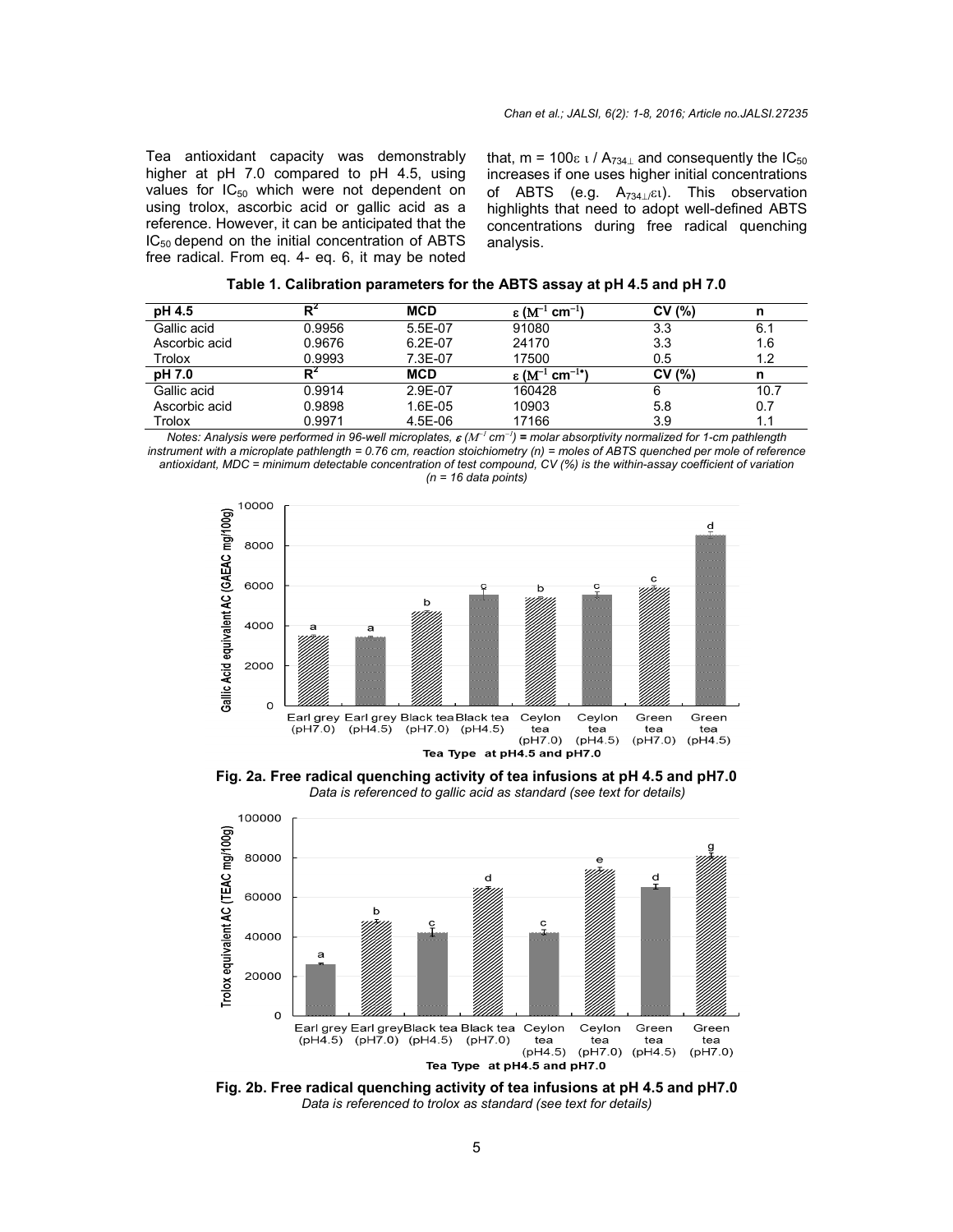

**Fig. 2c. Free radical quenching activity of tea infusions at pH 4.5 and pH7.0** *Data is referenced to ascorbic acid as standard (see text for details)*



#### **Fig. 3. Free radical inhibitory activity of tea infusions at pH 4.5 and pH7.0**

*Values are expressed as the 50% inhibitory concentration of tea infusion (IC50 µg/ml). Bars with different letters are significantly different (P = 0.05)*

In agreement with current results, previous studies showed that the radical quenching activity of hydroxyflavones were increased due to the dissociation of hydroxyl groups at high pH [4]. The antioxidant capacity of anthocyanins were increased at neutral pH compared to acidic pH [5,6]. Caffeic acid showed increased radical quenching capacity with increases of pH but the kinetics slowed at high pH [8].

#### **5. CONCLUSION**

The free radical quenching capacity for tea infusions increases with pH but the magnitude observed depends on choice of antioxidant reference compound. Trolox or ascorbic acid are more suitable as reference compound for the ABTS assay as compared to gallic acid, which is itself pH-sensitive. As a future recommendation,

assays for total antioxidant capacity should be checked for potential confounding responses which may arise from adopting a single internal reference compound.

#### **COMPETING INTERESTS**

Authors have declared that no competing interests exist.

## **REFERENCES**

- 1. Kim DO, Lee KW, Lee HJ, Lee CY. Vitamin C equivalent antioxidant capacity (VCEAC) of phenolic phytochemicals. J. Agric Food Chem. 2002;50(13):3713-7. PMID: 12059148.
- 2. Finley JW. Introduction:  White papers from the first international congress on antioxidant methods. J Agric Food Chem. 2005;53(10):4288–4289.
- 3. Re R, Pellegrini N, Proteggente A, Pannala A, Yang M, Rice-Evans C. Antioxidant activity applying an improved ABTS radical cation decolorization assay. Free Radic Biol Med. 1999;26(9-10):1231-7. PMID: 10381194.
- 4. Lemańska K, Szymusiak H, Tyrakowska B, Zieliński R, Soffers AE, Rietjens IM. The influence of pH on antioxidant properties and the mechanism of antioxidant action of hydroxyflavones. Free Radic Biol Med. 2001;31(7):869-81. PMID: 11585705.
- 5. Matsumoto H, Nakamura Y, Hirayama M, Yoshiki Y, Okubo K. Antioxidant activity of black currant anthocyanin aglycons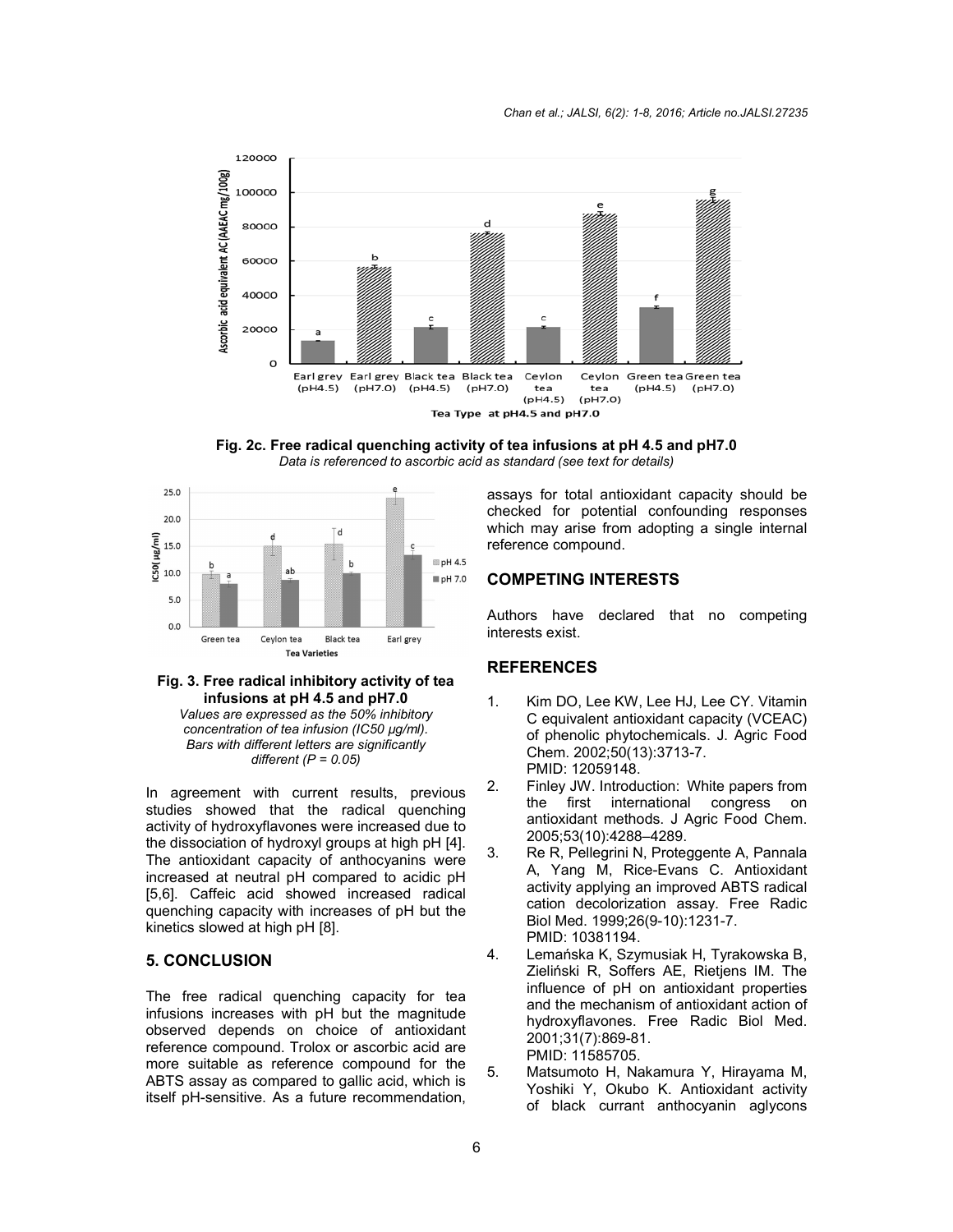and their glycosides measured by chemiluminescence in a neutral pH region and in human plasma. J Agric Food Chem. 2002;50(18):5034-7. PMID: 12188603.

- 6. Nielsen IL, Haren GR, Magnussen EL, Dragsted LO, Rasmussen SE. Quantification of anthocyanins in commercial black currant juices by simple high-performance liquid chromatography. Investigation of their pH stability and antioxidative potency. J Agric Food Chem. 2003;51(20):5861-6. PMID: 13129285.
- 7. Takebayashi J, Tai A, Yamamoto I, pHdependent long-term radical scavenging activity of AA-2G and 6-Octa-AA-2G against 2,2'-azinobis (3-<br>ethylbenzothiazoline-6-sulfonic acid) ethylbenzothiazoline-6-sulfonic radical cation. Biol Pharm Bull. 2003;26(9): 1368-70.
- 8. Amorati R, Pedulli GF, Cabrini L, Zambonin L, Landi L. Solvent and pH effects on the antioxidant activity of caffeic and other phenolic acids. J Agric Food Chem. 2006;54(8):2932-7. PMID: 16608211.
- 9. Dawidowicz AL, Olszowy M. Antioxidant properties of BHT estimated by ABTS assay in systems differing in pH or metal ion or water concentration. Eur Food Res Technol. 2011;232(5):837-842.
- 10. Ferri M, Gianotti A, Tassoni A. Optimization of assay conditions for the determination of antioxidant capacity and polyphenols in cereal food components. J. Food Comp. Anal. 2013;30(2):94-101.
- 11. Zheng L, Zhao M, Xiao C, Zhao Q, Su G. Practical problems when using ABTS assay to assess the radical-scavenging activity of peptides: Importance of controlling reaction pH and time. Food Chem. 2016;192:288-294. PMID: 26304349.
- 12. Ozgen M, Reese RN, Tulio AZ Jr, Scheerens JC, Miller AR. Modified 2,2 azino-bis-3-ethylbenzothiazoline-6-sulfonic acid (ABTS) method to measure antioxidant capacity of Selected small fruits and comparison to ferric reducing antioxidant power (FRAP) and 2,2' diphenyl-1-picrylhydrazyl (DPPH) methods. J Agric Food Chem. 2006;54(4):1151-7. PMID: 16478230.
- 13. Benzie IF, Szeto YT, Strain JJ, Tomlinson B. Consumption of green tea causes rapid

increase in plasma antioxidant power in humans. Nutr Cancer.1999;34(1):83-7. PMID: 10453446.

- 14. Langley-Evans SC. Consumption of black tea elicits an increase in plasma antioxidant potential in humans. Int J Food Sci Nutr. 2000;51(5):309-315.
- 15. Leenen R, Roodenburg AJ, Tijburg LB, Wiseman SA. A single dose of tea with or without milk increases plasma antioxidant activity in humans. Eur J Clin Nutr. 2000;54(1):87-92. PMID: 10694777.
- 16. Johnson R, Bryant S, Huntley AL. Green tea and green tea catechin extracts: An overview of the clinical evidence. Maturitas. 2012;73(4):280-287. PMID: 22986087
- 17. Chen GL, Hu K, Zhong NJ, Guo J, Gong YS, Deng XT, Huang YS, Chu DK, Gao YQ. Antioxidant capacities and total polyphenol content of nine commercially available tea juices measured by an in vitro digestion model. Eur Food Res. Technol. 2013;236(2):303-310.
- 18. Henning SM, Zhang Y, Rontoyanni VG, Huang J, Lee RP, Trang A, Nuernberger G, Heber D. Variability in the antioxidant activity of dietary supplements from pomegranate, milk thistle, green tea, grape seed, goji, and acai: Effects of in vitro digestion. J Agric Food Chem. 2014; 62(19):4313-21. PMID: 24745654.
- 19. Li N, Taylor LS, Ferruzzi MG, Mauer LJ. Kinetic study of catechin stability: Effects of pH, concentration, and temperature. J Agric Food Chem. 2012;60(51):12531-9. PMID: 23205662.
- 20. Wong CW, Cheung WS, Lau YY, Bolanos de la Torre AAS, Owusu-Apenten R. A frap assay at pH 7 unveils extra antioxidant activity from green, black, white and rooibos tea but not apple tea. F Nutr Reprt. 2015;1(1):16-23.
- 21. Walker RB, Everette JD. Comparative reaction rates of various antioxidants with ABTS radical cation. J Agric Food Chem. 2009;57(4):1156-61. PMID: 19199590.
- 22. Bolanos de la Torre AA, Henderson T, Nigam PS, Owusu-Apenten RK. A universally calibrated microplate ferric reducing antioxidant power (FRAP) assay for foods and applications to Manuka honey. Food Chem. 2015;174:119-23. PMID: 25529660.